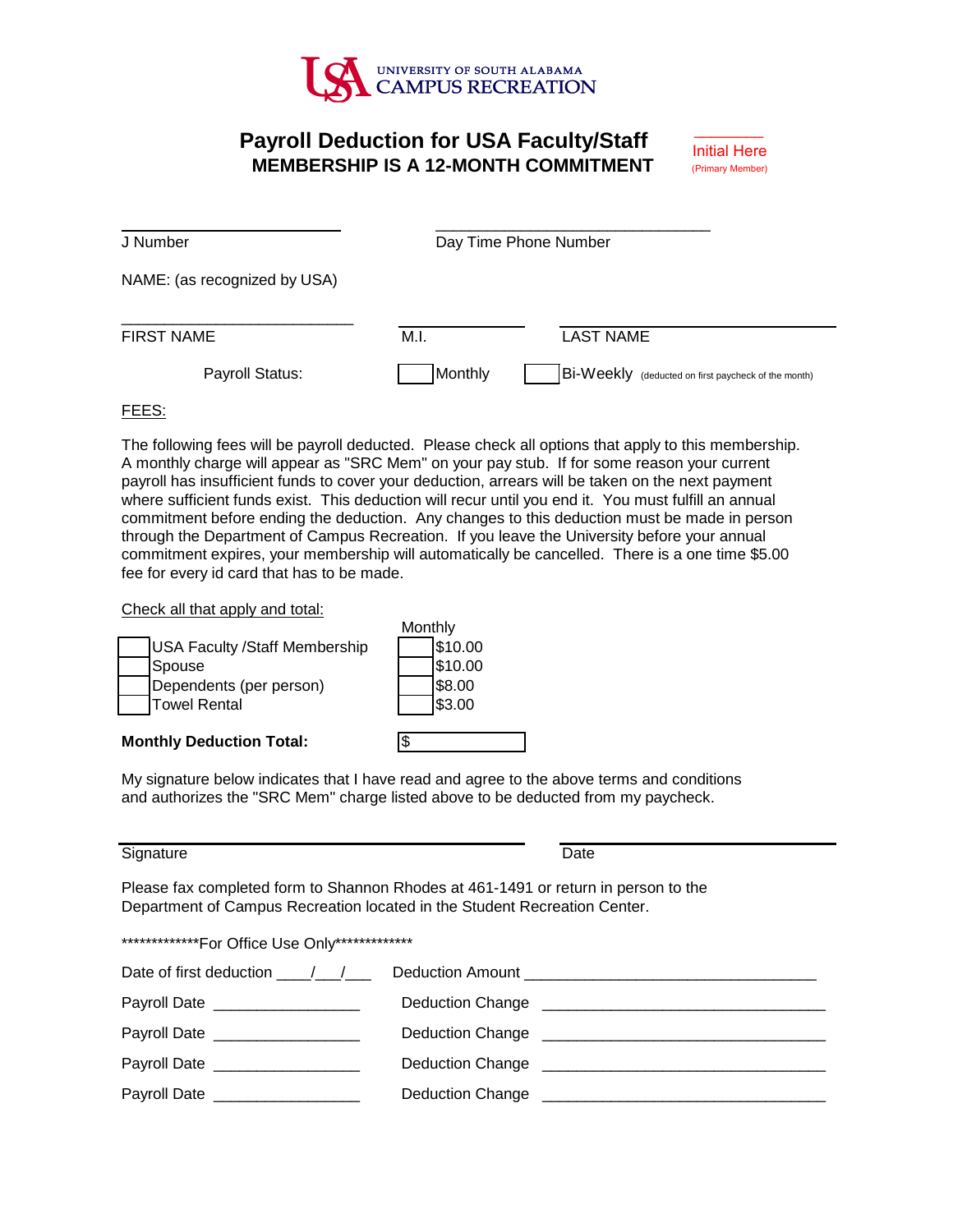

# **University of South Alabama Student Recreation Center Membership Agreement**

## Valid USA Affiliation Identification or USA National Alumni Society Identification is required Memberships are Non-refundable

|                                                                          | <b>Primary Membership Information</b>                                                                          |                  |                                                                                                                                                          |                                         |  |  |  |
|--------------------------------------------------------------------------|----------------------------------------------------------------------------------------------------------------|------------------|----------------------------------------------------------------------------------------------------------------------------------------------------------|-----------------------------------------|--|--|--|
| Faculty/Staff<br>University Affiliate<br>Spouse of Student<br>Retiree    | Alumni - Annual Membership in USA Alumni Association<br>Alumni - Lifetime Membership in USA Alumni Association |                  |                                                                                                                                                          |                                         |  |  |  |
| First Name                                                               |                                                                                                                | M.I.             | Last Name                                                                                                                                                |                                         |  |  |  |
|                                                                          |                                                                                                                |                  |                                                                                                                                                          |                                         |  |  |  |
|                                                                          |                                                                                                                |                  |                                                                                                                                                          |                                         |  |  |  |
|                                                                          |                                                                                                                |                  |                                                                                                                                                          |                                         |  |  |  |
|                                                                          |                                                                                                                |                  |                                                                                                                                                          |                                         |  |  |  |
| <b>Emergency Contact</b>                                                 |                                                                                                                |                  |                                                                                                                                                          |                                         |  |  |  |
|                                                                          |                                                                                                                |                  |                                                                                                                                                          |                                         |  |  |  |
| <b>Secondary Membership Information</b>                                  |                                                                                                                |                  |                                                                                                                                                          |                                         |  |  |  |
| Spouse<br>Plus One (only applies to Faculty/Staff, Alumni, & Affiliates) |                                                                                                                |                  |                                                                                                                                                          |                                         |  |  |  |
| First Name                                                               | $\overline{\mathrm{M.I.}}$                                                                                     |                  | Last Name                                                                                                                                                |                                         |  |  |  |
|                                                                          |                                                                                                                |                  |                                                                                                                                                          |                                         |  |  |  |
|                                                                          |                                                                                                                |                  |                                                                                                                                                          |                                         |  |  |  |
| <b>Emergency Contact</b>                                                 |                                                                                                                |                  |                                                                                                                                                          |                                         |  |  |  |
| Name: $\frac{1}{2}$                                                      |                                                                                                                | Phone:           |                                                                                                                                                          |                                         |  |  |  |
|                                                                          |                                                                                                                |                  |                                                                                                                                                          |                                         |  |  |  |
| <b>Dependent In ormation</b><br>(Limited Hours Apply)                    |                                                                                                                |                  | Children under the age of 17 are only allowed access during dependent hours<br>Dependent hours are Friday 4-10 PM, Saturday 8 AM-9 PM, and Sunday 1-9 PM | <b>Initial</b> here<br>(Primary Member) |  |  |  |
| First Name                                                               | $\overline{M.I.}$                                                                                              | Last Name        |                                                                                                                                                          | Date of Birth                           |  |  |  |
| First Name                                                               | $\overline{M.I.}$                                                                                              | <b>Last Name</b> |                                                                                                                                                          | Date of Birth                           |  |  |  |
| First Name                                                               | $\overline{M.I.}$                                                                                              | Last Name        |                                                                                                                                                          | Date of Birth                           |  |  |  |